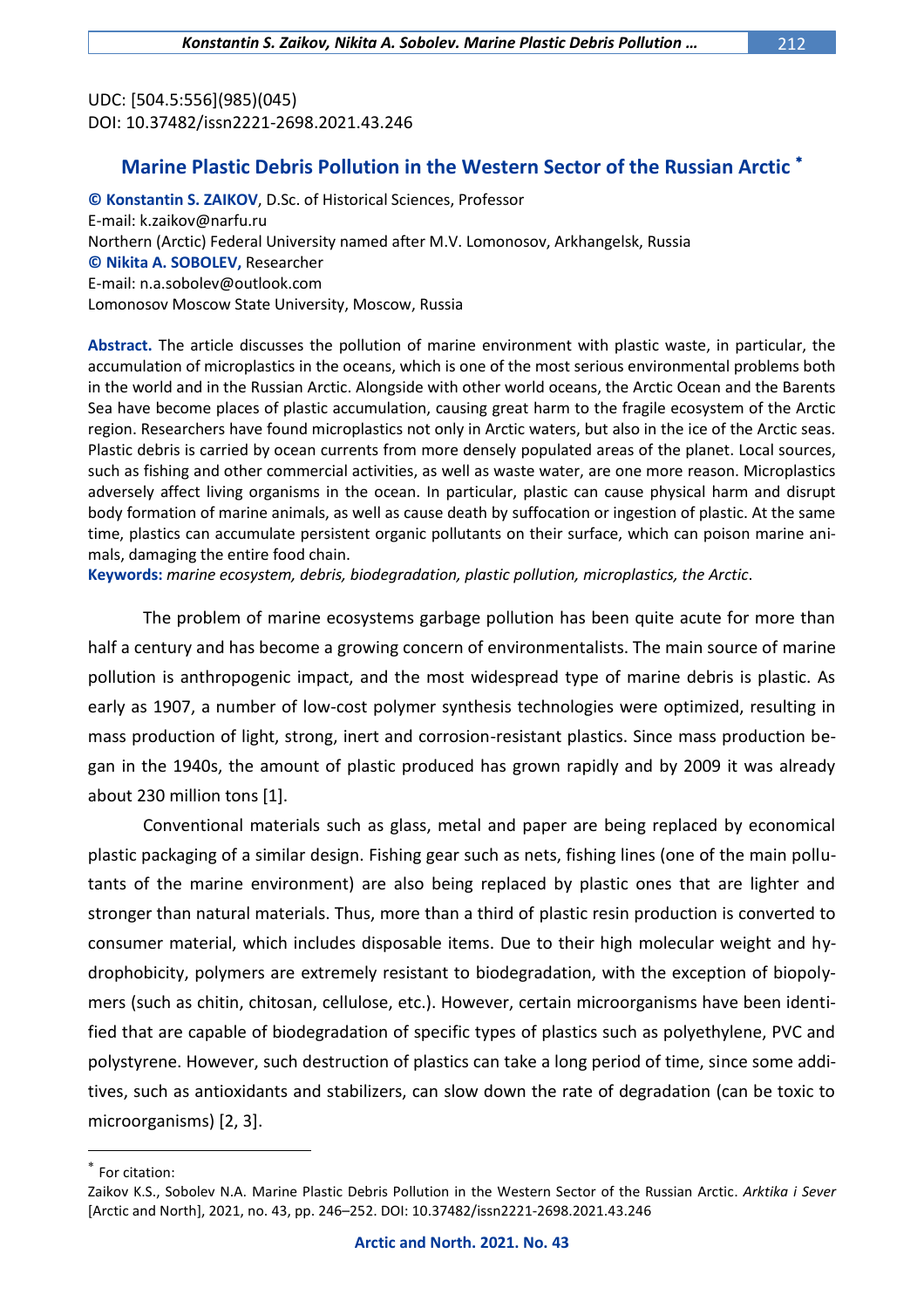The annual global demand for plastics is constantly increasing and in 2011 it amounted to 245 million tons [4]. In this regard, according to scientists, in 2010, from 4.8 to 12.7 million tons of plastic were thrown into the world's oceans, and these figures are getting higher every year.

The ever-increasing volumes of plastic production, together with a fairly long lifetime (about 1000 years), make the problem of plastic pollution of the marine environment and the ecosystem one of the most significant nowadays.

Currently, another problem related to plastic has arisen — the problem of marine ecosystems pollution with microplastics. Despite the fact that microplastics in the marine environment were discovered several decades later than plastic, the problem of microplastics pollution has already become a global environmental problem.

Microplastic is a term used to describe the vast volume of microscopic plastic debris currently found throughout the world's oceans. Microplastics are plastic particles ranging in size from about a few microns to 5 mm. Microplastics can be found almost everywhere, from beaches and coastlines to subtropical oceanic whirlpools, polar ice caps and even the deepest parts of the ocean.

Microplastics are divided into 2 types by their origin: primary and secondary.

Primary microplastics are microgranules of plastic specially produced and added to various products. This plastic is commonly used in facial cleansers and cosmetics, or as fillers for soft furniture, toys, and as a primary raw material for the production of macroplastics.

Secondary microplastics are plastic fragments less than 5 mm in size, which are formed by the destruction of larger plastic debris both at sea and on land. Over time, physical, biological and chemical processes reduce the structural integrity of plastic debris, resulting in its fragmentation into smaller particles and degradation. Large amounts of secondary microplastics are generated by washing synthetic things in washing machines.

Microplastic contained in cosmetics and formed during washing gets in wastewater. The main problem is that microplastics are so small in size (Fig. 1) that they are not captured by wastewater filtration systems, and, as a result, these particles enter water bodies and become an environmental hazard [1].



Fig. 1. Microplastic from cosmetics.

Plastic debris on beaches has a high oxygen availability and direct exposure to sunlight, so it degrades quickly, becoming brittle over time, cracking and "yellowing" (Figure 2). With the loss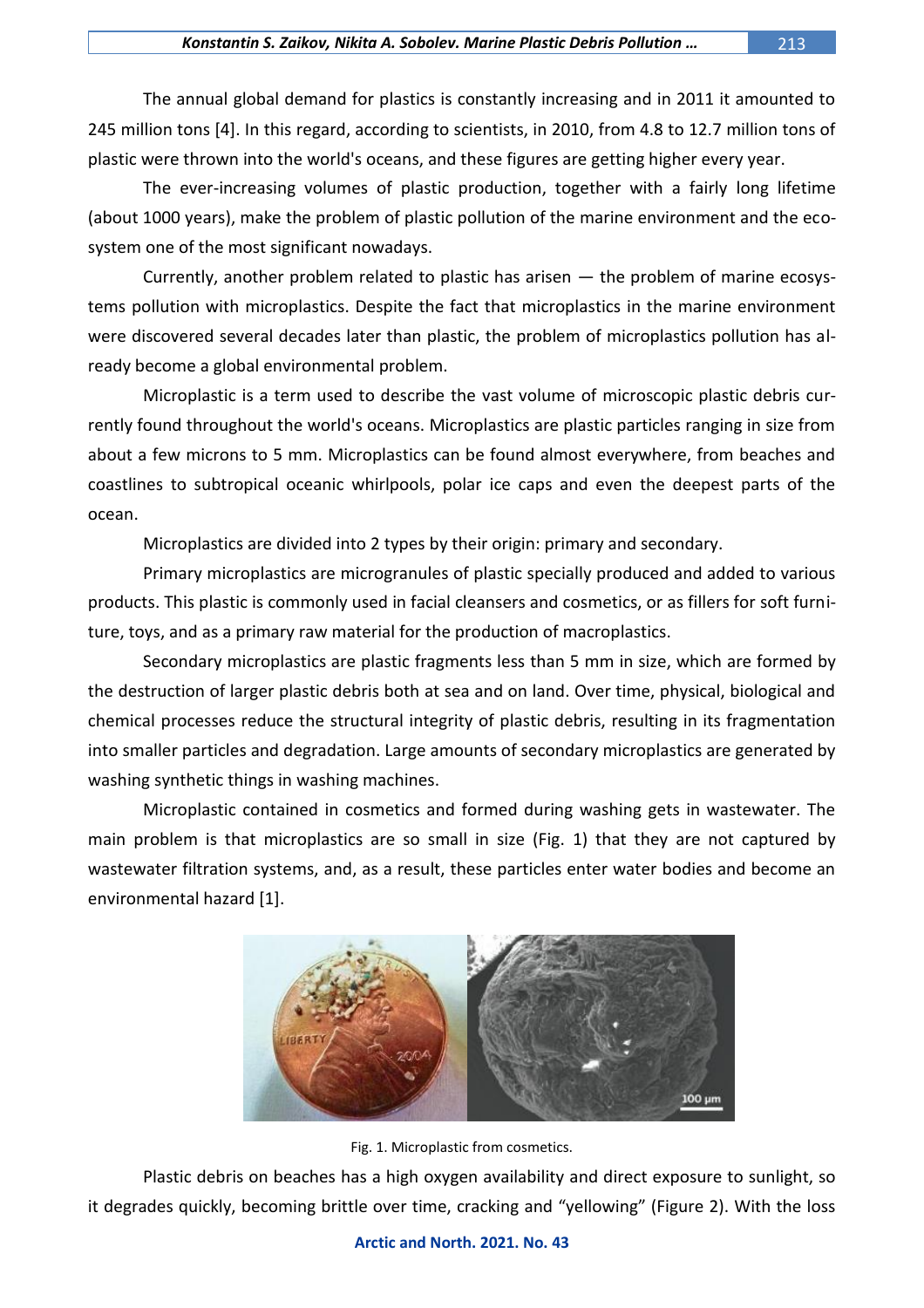of structural integrity, these plastics degrade more rapidly in the environment as a result of abrasion, wave influence and turbulence [1].



(I-II) various types of expandable polystyrene, (III) non-woven geotextile material, (IV) facing fiberglass profiles, (V) gabion mesh with plastic coating (PVC / HDPE), (VI) fragments from a textive big bag (PP).

Fig. 2. Plastic with fragmentation on the seashore.

Microplastics can have a negative impact on organisms living in the ocean. In particular, plastic can cause physical harm and disrupt the body formation of marine animals, as well as cause death by suffocation or ingestion of plastic. The scientific literature has noted the physical effects of microplastics on small organisms, such as internal abrasions and blockages. It was also found that microplastics blocks the gastrointestinal tract, disrupts the body growth and the reproductive system functioning. Microplastics have been found in the blood, lymph and liver of some animals. At the same time, plastic is able to accumulate persistent organic pollutants on its surface, which can cause poisoning and store in the marine animals bodies, causing harm to the entire food chain [5]. In addition, plastic has a negative aesthetic impact on the environment.

Due to the fact that about half of all plastic is lighter than water, it can move on its surface with world currents and spread throughout the planet. At the same time, due to the peculiarities of ocean currents, the Arctic, the Arctic Ocean and the Barents Sea can become a place for plastic accumulation, causing great harm to the fragile ecosystem of the Arctic region. In addition, the Barents Sea is an active fishing area. In this regard, plastic and paint particles from fishing boats can get into the sea water, as well as both pieces of fishing nets, often made of plastic, and their whole fragments. The Barents Sea and the Arctic Ocean serve as drainage points for large Arctic rivers, such as the Pechora, the Northern Dvina, and others. They also carry plastic particles that enter their waters with industrial and domestic wastewater.

At present, the western part of the Russian Arctic is rather poorly studied for pollution by marine debris. However, current studies allow us to describe the situation in this sector of the Arctic.

A group of scientists from the Marine and Freshwater Research Center and the Istituto Nazionale di Oceanografia e di Geofisica Sperimentale (OGS) [6] explored a part of the Barents Sea in the area of the Svalbard archipelago, located on the western border with the territorial waters of the Russian Federation. The authors note that the content of plastic particles ranges from 0 to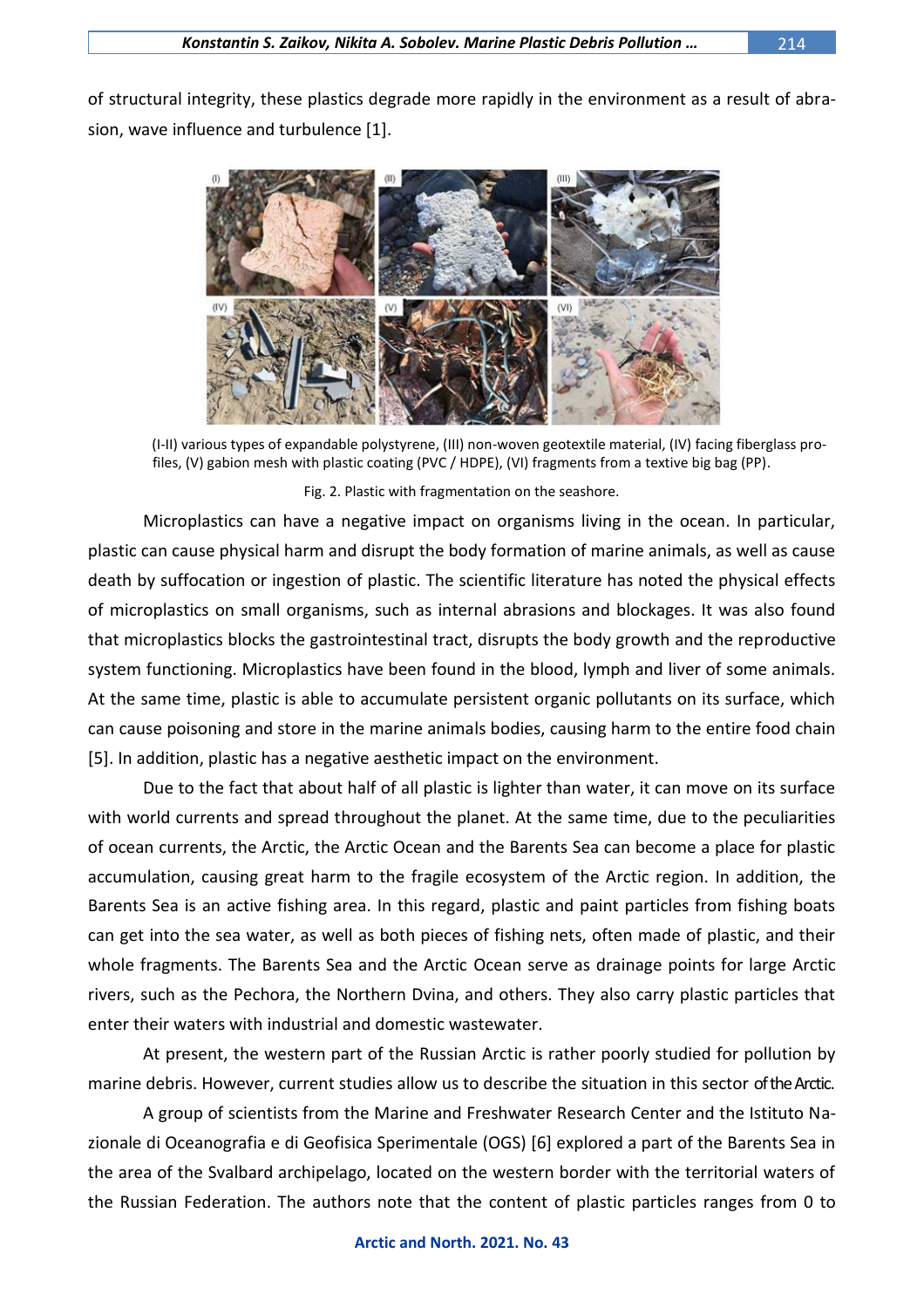other commercial activities, as well as sewage.

1.31 particles per m<sup>3</sup>, with plastic particles being detected in 95% of the analyzed samples. According to the researchers, the source of this debris can be both the transportation of pollution by ocean currents from more populated areas of the planet, and local sources, such as fishing and

There is also an acute problem of the ingestion and absorption of microplastics by marine dwellers (including crustaceans, molluscs, fish and marine mammals). This issue is extremely poorly investigated on the territory of the Russian Federation in general and in the Arctic zone of the Russian Federation in particular. Currently, there is no information on the concentration, type and form of plastic absorbed by marine animals in the western part of the Russian Arctic. At the same time, there are a number of works reflecting this situation in the regions bordering on the Russian Arctic. According to studies in the Greenland Sea [7], the concentration of microplastics in water was 2.4  $\pm$  0.8 particles / m<sup>3</sup>, and microplastics in fish were found in 34% and 18% (in triglops and cod, respectively) of the fish sampled for analysis. Microplastics have also been found in crustaceans sampled off the coast of the Svalbard archipelago. Particles of plastic were found in each of 20 samples of Gammarida crustaceans. Most of the particles consisted of polymethacrylamide, a thermoplastic widely used in the marine industry as a coating to prevent fouling of ships, as well as anti-corrosion and waterproof coatings [8]. The results show that microplastic penetrates even the most remote parts of the planet, causing harm to organisms living there. The content of plastic particles is at comparable levels that have been found in more industrialized regions of the planet, indicating the transfer of particles by ocean currents.

It is also worth noting the discovery of microplastics in the Arctic sea ice. According to the results presented in the work of a group of researchers from the Thayer School of Engineering at Dartmouth College and Marine Biology and Ecology Research Center [9], the content of plastic particles in ice cores of central part of the Arctic Ocean is in the range of 38 to 234 particles per m<sup>3</sup>, which is significantly higher than the heavily polluted ocean currents. According to the authors, this is due to the effects of concentration in the process of ice formation.

Summing up, it should be noted that the scientific results described above indicate an increasingly aggravating situation with microplastics pollution of the world's oceans. Arctic pollution is of particular concern, as its fragile ecosystem is most susceptible to even the smallest changes. Microplastics can harm the ecosystems of the region, which can result in economic, environmental and aesthetic losses for the population of regions and entire countries. In this regard, it is necessary to take measures to identify and reduce the negative consequences of microplastic pollution of the ecosystem.

## *Recommendations*

Based on the above data, it is obvious that there is almost complete lack of information on the content of microplastics in surface waters, sea animals and ice in the Russian part of the Arctic.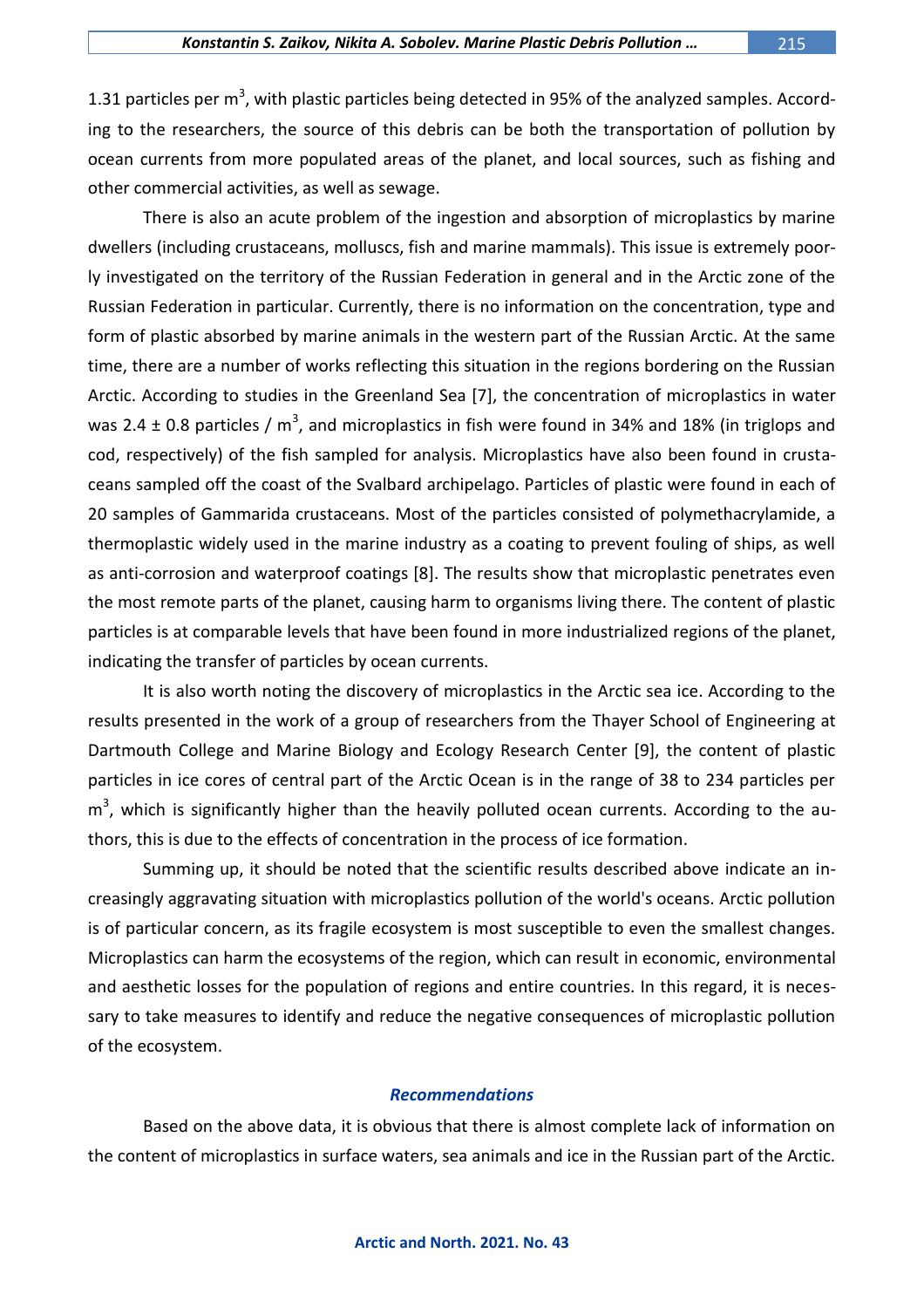As a result, a large-scale international research programme aimed at establishing a microplastics monitoring system in the Arctic seas may provide a solution.

Assessment of environmental damage and risks associated with the Arctic ecosystem pollution by microplastics, based on the results of scientific research, is an important factor for further research to reduce possible ecological losses and search for ways to decrease risks for the population, including the reduction of ichthyofauna in the Russian Arctic.

Reducing the flow of marine debris and plastic into the waters of the Arctic seas is an important task, the goal of which is to alleviate the anthropogenic load on the region as a whole. Emissions reduction is possible in several ways:

- 1. increase the share of biodegradable plastics in the total volume of plastic production;
- 2. proliferation of waste recycling facilities that can dispose and recycle plastic;
- 3. increase fines for waste disposal in the water protection zone;
- 4. information and educational work with the population on the topics of plastic pollution;
- 5. use of alternative plastic household items and items of daily use;
- 6. introduction of separate waste collection.

## *Acknowledgments and funding*

The article was prepared within the framework of a project supported by EC DG NEAR (grant agreement ENI / 2017 / 387-477, Development of a think tank functions of the Northern Dimension Institute project).

## *References*

- 1. Cole M., Lindeque P., Halsband C., Galloway T.S. Microplastics as Contaminants in the Marine Environment: a Review. *Marine pollution bulletin*, 2011, no. 62 (12), pp. 2588–2597. DOI: 10.1016/j.marpolbul.2011.09.025
- 2. Tokiwa Y., Calabia B.P., Ugwu C.U., Aiba S. Biodegradability of Plastics. *International journal of molecular sciences*, 2009, no. 10 (9), pp. 3722–3742. DOI: 10.3390/ijms10093722
- 3. Lu L., Luo T., Zhao Y., Cai C., Fu Z., Jin Y. Interaction between Microplastics and Microorganism as well as Gut Microbiota: A Consideration on Environmental Animal and Human Health. *Science of the Total Environment*, 2019, no. 667, pp. 94–100. DOI: 10.1016/j.scitotenv.2019.02.380
- 4. Andrady A.L. Microplastics in the Marine Environment. *Marine pollution bulletin*, 2011, No. 62 (8), pp. 1596–1605. DOI: 10.1016/j.marpolbul.2011.05.030
- 5. Rodrigues J.P., Duarte A.C., Santos-Echeandía J., Rocha-Santos T. Significance of Interactions between Microplastics and POPs in the Marine Environment: a Critical Overview. *TrAC. Trends in Analytical Chemistry*, 2019, no. 111, pp. 252–260. DOI: 10.1016/j.trac.2018.11.038
- 6. Lusher A.L., Tirelli V., O'Connor I., Officer R. Microplastics in Arctic Polar Waters: the First Reported Values of Particles in Surface and Sub-Surface Samples. *Scientific reports*, 2015, no. 5, p. 14947. DOI: 10.1038/srep14947
- 7. Morgana S., Ghigliotti L., Estévez-Calvar N., Stifanese R., Wieckzorek A., Doyle T., Christiansen J.S., Faimali M., Garaventa F. Microplastics in the Arctic: A Case Study with Sub-Surface Water and Fish Samples off Northeast Greenland. *Environmental pollution*, 2018, vol. 242, pp. 1078–1086. DOI: 10.1016/j.envpol.2018.08.001
- 8. Iannilli V., Pasquali V., Setini A., Corami F. First Evidence of Microplastics Ingestion in Benthic Amphipods from Svalbard. *Environmental research*, 2019, no. 179, p. 108811. DOI: 10.1016/j.envres.2019.108811